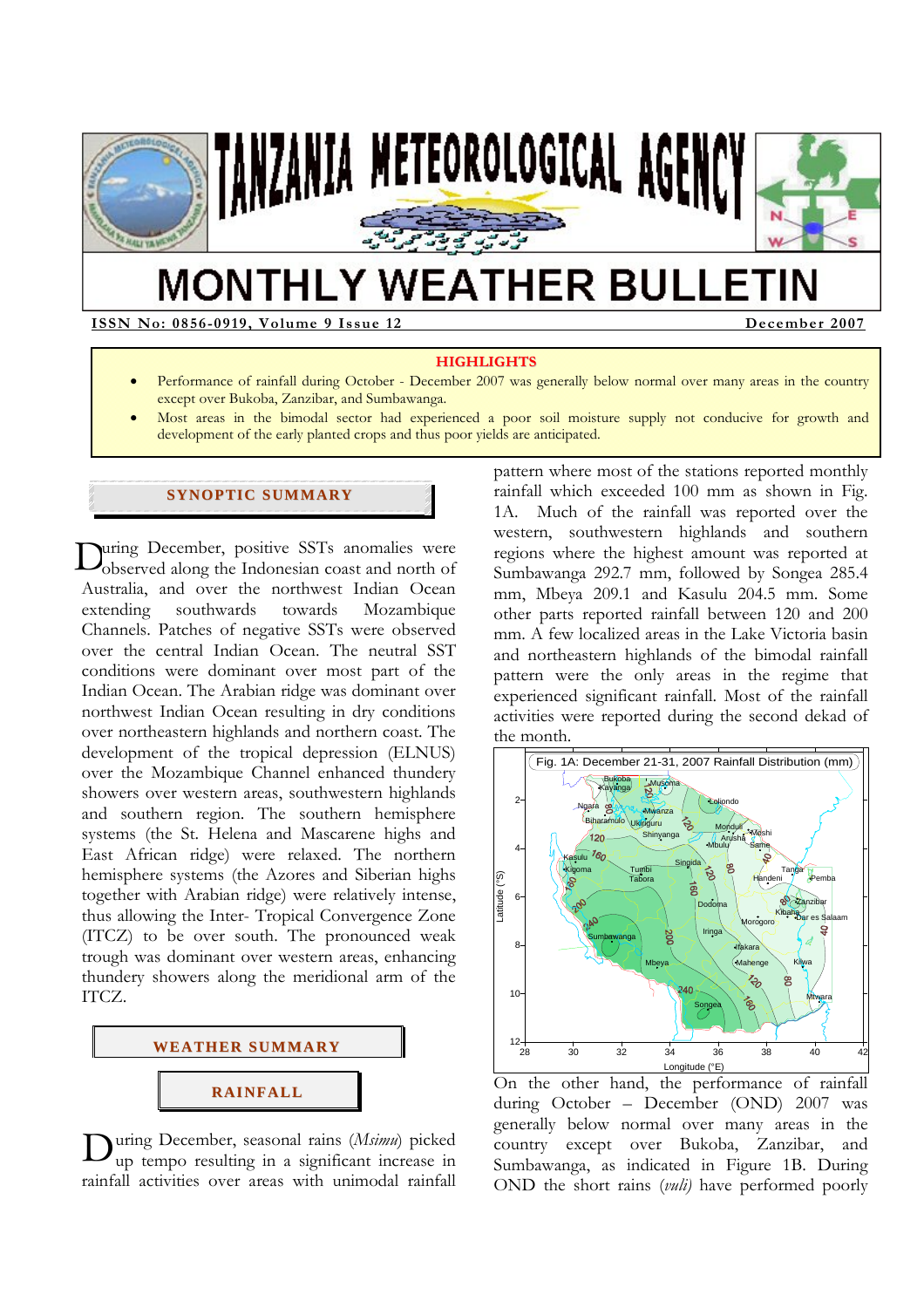over most of bimodal areas covering eastern Lake Victoria basin, northeastern highlands and northern coast including the Isles.



performance over few selected stations

### **MEAN AIR TEMPERATURE**

**Pemperatures continued to rise during the month,** Temperatures continued to rise during the month,<br>indicating a normal trend for the period. The spatial mean maximum and minimum values are shown in Figs. 2A and 2B respectively. The mean maximum temperature ranged between just above 32 ºC and just below 24 ºC as indicated in Figure 2A.



The highest mean maximum temperature recorded during the month was about 33.0 °C at Kilimanjaro International Airport (KIA) with the absolute maximum of 33.5 °C recorded during the second dekad of the month. The lowest mean maximum temperature was about 24 °C over Sumbawanga in the southwestern highlands.

The mean minimum air temperature ranged from just below 15 ºC to slightly above 25 ºC. The lowest value of the mean minimum temperature was about 14.1 °C observed at Sumbawanga station, while the highest value was about 25 °C recorded at Kilwa in the southern coast as shown in Fig. 2B. During the second and third dekads of December Sumbawanga and Arusha were the coolest areas in the country with a 10-day mean minimum temperature of about  $14 \text{ °C}$ .



## **MEAN SUNSHINE HOURS**

Sunshine hours across the country during<br>December indicate that the duration of mean December indicate that the duration of mean



bright sunshine hours ranged from about 4 hrs/day to above 9 hrs/day as shown in Figure 3. Longer bright sunshine hours (> 8 hr/day) occurred over northeastern highlands and coastal belt including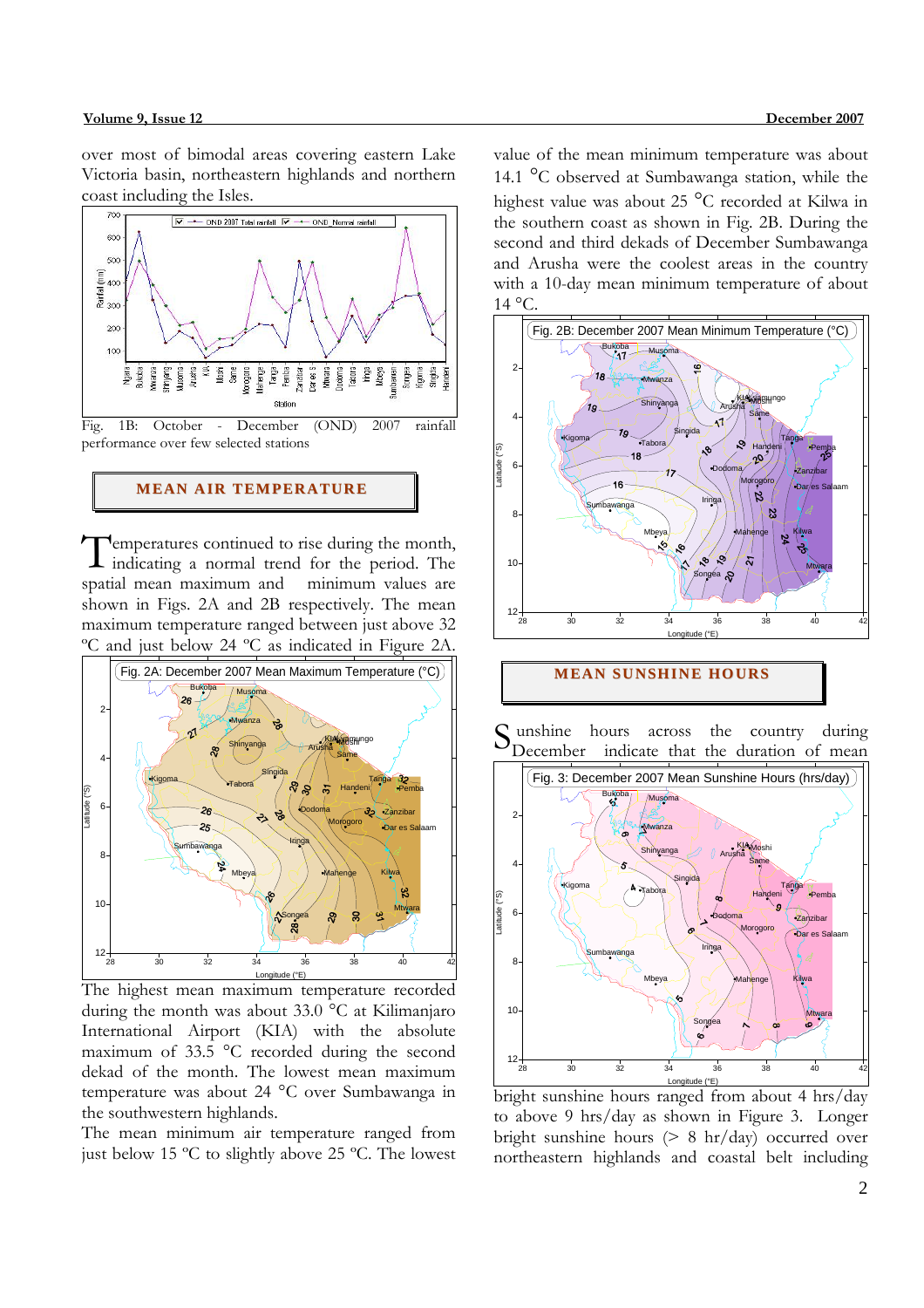Islands of Zanzibar and Pemba, areas which also experienced little rainfall. Cloudy activities over western, southwestern highlands and western parts of Lake Victoria basin shortened bright sunshine durations to less than 5 hrs/day in those regions.

#### **MEAN WIND SPEED**

During the period mean wind speed across the country ranged between about 4 to 10 km/hr as country ranged between about 4 to 10 km/hr as indicated in Fig. 4. Central areas and northeastern highlands and southern coast experienced windy conditions where wind speeds exceeded 8 km/hr. The core of maximum wind speed of about 10 km/hr was recorded at Kilwa Met station. Calm conditions and low wind speeds at about 4 km/hr were recorded in a few areas in northern Arusha, and Songea regions.



Compared to November, the wind strength and pattern indicated slight decrease over some areas during December with a significant decrease of about 4 km/day observed over central areas and northeastern highlands. Wet conditions over central and southwestern highland areas have reduced prospects for occurrences of dust devils, wind erosion, and higher evaporation rates.

#### **SATELLITE I NFORMATI ON**

ean vegetation condition during the third Mean vegetation condition during the third<br>Meekad of December is indicated in Figure 5 in a NOAA satellite imagery, depicting the Normalized

Difference Vegetation Index (NDVI). Higher values of vegetation indices appear over Lake Victoria basin, western, central and coastal belt areas. Low values are depicted as pockets over a few areas of the southern sector of the country mainly Ruvuma, Mtwara, Lindi and Iringa while over the northern sector low vegetation is depicted in Arusha and Shinyanga regions. The vegetation condition has slightly improved compared to the last month of November over much of southern Lake Victoria basin (Shinyanga) northern Tabora, central (Singida and Dodoma), northeastern highlands (Manyara, Arusha and Kilimanjaro regions), and eastern Mara region, areas which have a high potential for livestock keeping. The observed improvement of vegetation is likely to influence pasture availability for livestock in these areas.



**Figure 5***: NOAA Satellite NDVI indicating the vegetation condition for the period of December 21-31, 2007.* 

**AGROMETEOROLOGICAL SUMMARY**

uring the month of December nearly the whole country experienced an adequate supply of soil moisture mainly over the unimodal sector. The major field activities in these areas during the dekad included planting of maize, beans, and sorghum, and transplanting of paddy and tobacco, as reported from southwestern highlands, southern, southern coast and central regions where soil D